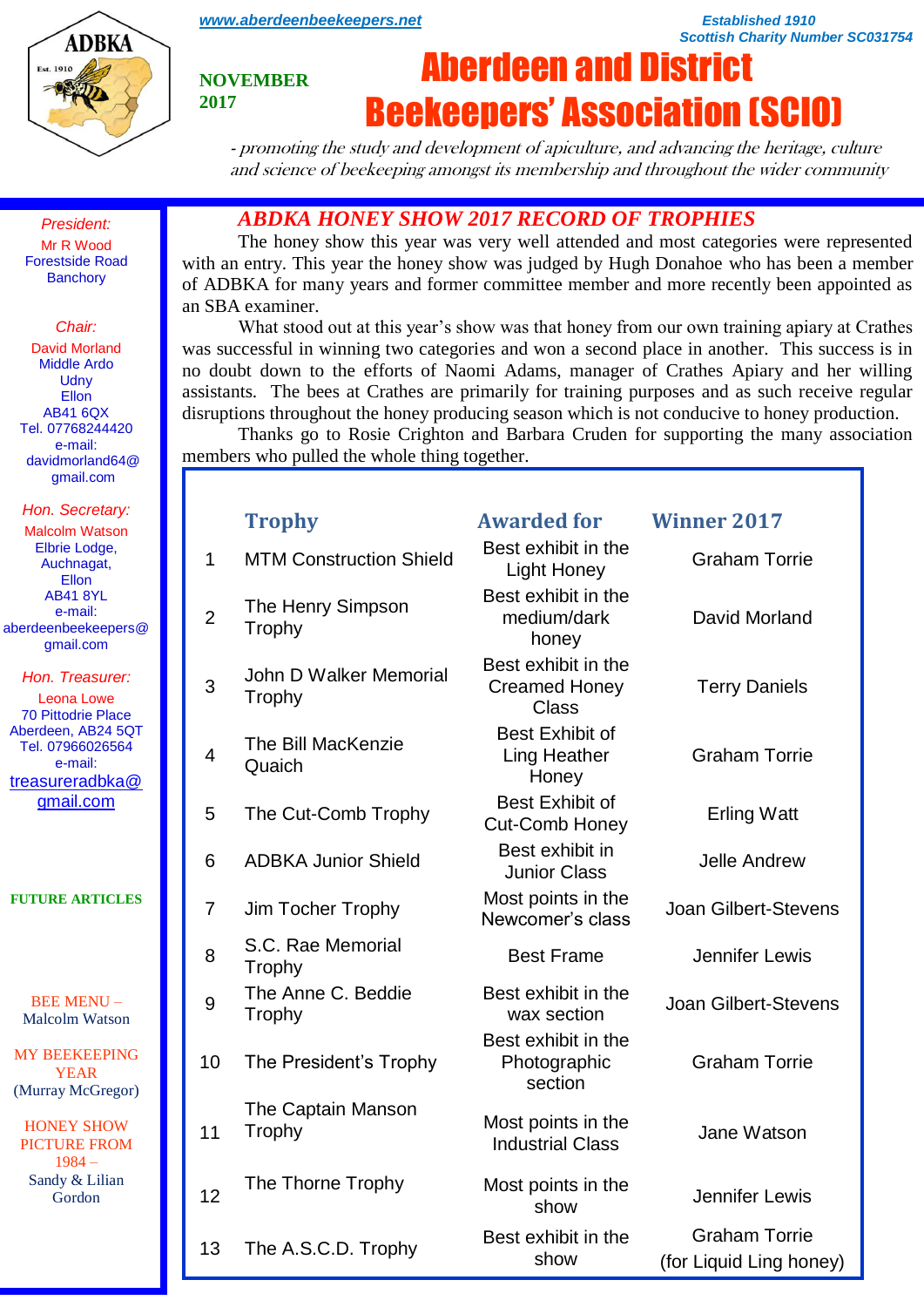# MY BEEKEEPING YEAR **By Murray McGregor, Professional Bee farmer.**

## **September – November**

The colonies are over wintered in groups of between forty to fifty hives for ease of maintenance, numbers are limited purely for disease management.

Each colony is treated for Varroa with an Amitraz based strip. It is important to rotate the types of strip used over several years.

The colony is wintered with the varroa floor open throughout, a varroa tray is never used or inserted. Above the colonies which are in Smith or Langstroth type wooden hives there is a solid crown board that is placed directly above the brood box. There is no upper ventilation of any kind. See Note 5.

We utilize floors that have a 3/8" high bee entrance, mouse guards are never fitted. See Note 6.

Records are maintained on a spread sheet that is sent to Beebase weekly so that locations of each colony are known. The spread sheet is updated and given to each team leader with the tasks detailed.

Once each colony is fed all efforts should be made to disturb it as little as possible until March. See Note 7.

**Note 5**. Ventilation above the bees is never employed such as with metal gauzes or holes through the crown board and neither is a gap left between the crown board and the brood box. The bees themselves tell you that they do not like upper ventilation because they will propolise over a gauze or a gap above the brood box. The floors are open all year round and the bees never propolise over the mesh floor.

**Note 6.** Mouse guards are never fitted instead every hive has an entrance block which is permanently fitted. The entrance is 3/8" high, as a rule of thumb the entrance should be no higher than the tip of your pinky, any higher and the head of a young mouse can pass through. Mice rarely eat polystyrene and woodpeckers do not like it either.

**Note 7.** One of the biggest killers of bees in the winter time is the beekeeper and inexperienced beekeepers in particular should resist the temptation to disturb the colony as much as possible.

#### **December – January**

In December we are finishing extracting honey which is done with a machine that first stirs the honey within the cell when it is still in the comb. Heather honey is thixotropic and therefore the action of the needles stirring the honey is enough to temporarily thin it down sufficiently to allow it to be extracted. Once the honey has been temporarily thinned it is put into a centrifugal extractor. The extracted honey is stored in 300 kg metal drums prior to transportation to the processor in North Yorkshire. We do not undertake and filtering or heating of the honey, our customer wants it delivered in as pure a state as possible which gives them scope to process it without damaging its consistency. We supply the honey with as low a value of HMF as possible, which is essentially a measure of caramelisation.

In December we treat for varroe using the trickle method with oxalic acid. The vapour treatment with acyclic acid we find too dangerous for our health when treating so many hives and the process has to be repeated which makes it time and effort consuming and too laborious.

December is also a time when we clean and sterilize brood boxes and super boxes. The polystyrene we sterilize with a caustic and washing soda solution, wooden boxes are scorched with flame.

**To be continued...**

 **An industrial size honey extractor. Extracted honey ready for delivery.**

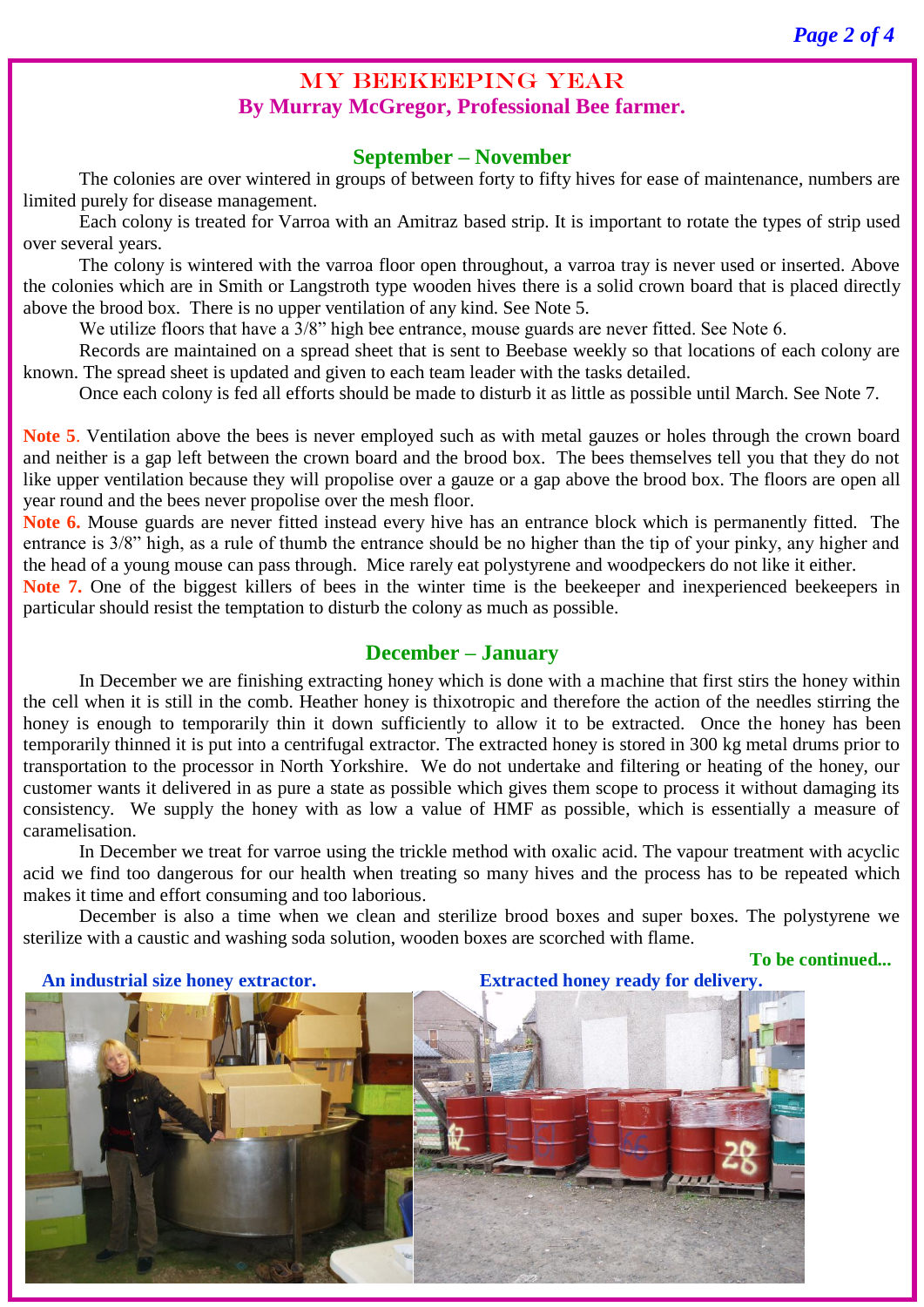# **NOVEMBER 16th – 7:30p.m 'THE GREEN DESERT'**

Kemnay Community Bee Group Kemnay Village Hall, AB51 5SS

We look forward to welcoming Andy Watson, NE area rep of The Scottish Beekeepers' Association who will give a talk titled ' The Green Desert'.

"Drive along the A96 at any time of the 'season' and look sideways - what do see? Green - in fact, if we look past any road margins what do we see? How did we get to this? - is this the beginning of the end for our bees and wild pollinators?

What are we and the authorities doing about it and can we get back to the balance that our insects so badly need?"

There will be a small charge of £2 to cover refreshments.

## **NOVEMBER**  $18^{TH} - 10 - 4$  **p.m. SKEP MAKING WORKSHOP with Bryce Reynard –**

Kinellar Community Hall AB21 0JQ.

The course will teach you how to create your own skep which you will be able to take home at the end of the workshop. The cost of the course is £20 per person and must be prebooked in advance.

Please contact Malcolm Watson to book your place on this course in writing to Malcolm Watson, Elbrie Lodge, Auchnagat, Ellon.AB41 8YL or e-mail: [aberdeenbeekeepers@gmail.com](mailto:aberdeenbeekeepers@gmail.com)

# .**NOVEMBER 18TH SCOTTISH NATIVE HONEY BEE SOCIETY WINTER WORKSHOP- "IDENTIFY THOSE NATIVE BEES !"**

An interactive hands on workshop open to all SNHBS members which will arm you with the skills to identity black bees. Free admission but open to SNHBS members only. To join visit<http://www.snhbs.scot/> and once members you will be given a link to the ticketing for this workshop. The day will include training on image analysis, microscopy, wing morphometry, demonstration of simple DNA analysis and a discussion about a large scale survey of Scotlands bees starting next year.

Day runs from 10.00 – 16.00 and will include teas and coffees. Spaces limited to 60.

Zoology building- University of Aberdeen

# **NOVEMBER 25TH – 7:30** p.m. **ADBKA Social evening and presentation of Honey Show trophies**.

The social evening this year will be held in Kingswells church hall which is attached to Kingswells Parish Church on the Old Skene Road, Kingswells. AB15 8QA. This hall is opposite the junction from the Kingswells Village Hall.

As with previous years, this evening will be organised along the lines of an American supper. Members are invited to bring along food and drink which will be laid out for all to share.

We shall have our hugely successful bee..tle drive and for the first time a raffle which has gifts donated by our friends and suppliers for us to enjoy. In addition there shall be duplicate association beekeeping books for participants to win during the evening's entertainment.

Please contact Alison Goss on Email [alagoss@aol.com](mailto:alagoss@aol.com) or mobile 07970392322

to confirm your attendance

Honey extractors; Heather honey press; Mini-melters; Wax extractor; Wax foundation press Contact: Sandy Gordon 01224 484540 DANESTONE AB22 8AJ

Heated uncapping tray; Electric uncapping knife; Heather honey press; Wax melter; Unimel stainless steel 3 frame tangential extractor Contact: Erling Watt 074294 54572 [watterlingg@aol.com](mailto:watterlingg@aol.com)

LONGSIDE AB42 4XQ

Heated uncapping tray; Electric uncapping knife; Heather honey press; Wax melter; Universal lightweight 9 frame radial extractor Contact: Joan Gilbert-Stevens 019755 81369

> [craigmill@btinternet.com](mailto:craigmill@btinternet.com) MUIR OF FOWLIS AB33 8NX

Combimel stainless steel radial 9 frame extractor; Heated uncapping tray; Electric uncapping knife; Refractometer; Candle-making kit are available at Crathes Apairy. For further information contact Joan Gilbert-Stevens.